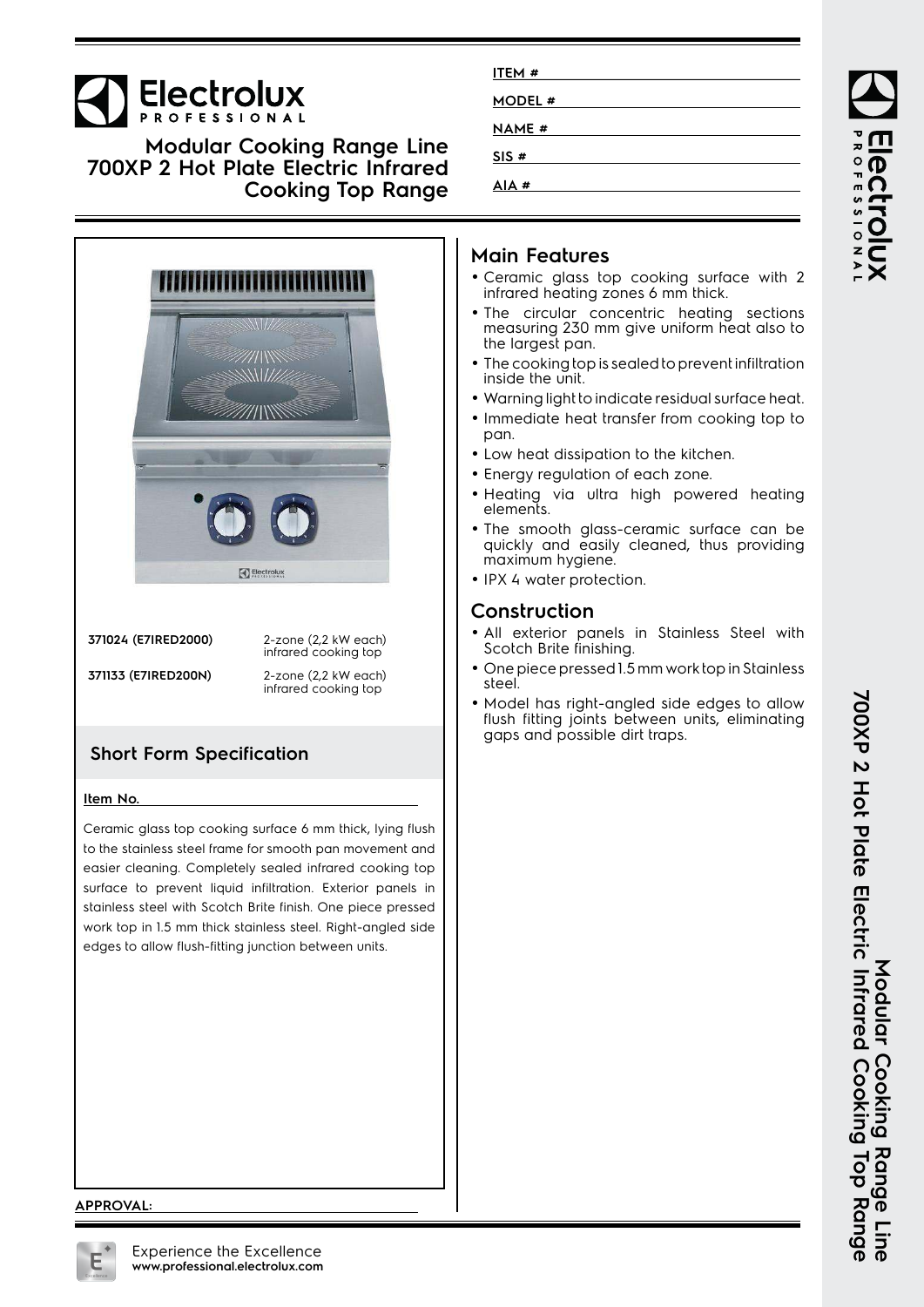

### **Optional Accessories**

| • Junction sealing kit                                                  | <b>PNC 206086</b>        |
|-------------------------------------------------------------------------|--------------------------|
| • Support for bridge type installation,<br>800mm                        | PNC 206137               |
| • Support for bridge type installation,<br>1000mm                       | PNC 206138<br>∩          |
| • Support for bridge type installation,<br>1200mm                       | PNC 206139               |
| • Support for bridge type installation,<br>1400mm                       | PNC 206140               |
| • Support for bridge type installation,<br>1600mm                       | PNC 206141 Q             |
| • Support for bridge type installation,<br>400mm                        | <b>PNC 206154</b>        |
| · Water column with swivel arm (water<br>column extension not included) | PNC 206289               |
| • Water column extension for 700 line                                   | <b>PNC 206291</b>        |
| • Chimney upstand, 400mm                                                | PNC 206303               |
| Right and left side handrails                                           | PNC 206307<br>□          |
| · Back handrail 800mm, Marine                                           | PNC 206308<br>∩          |
| • Chimney grid net, 400mm (700XP/900)                                   | <b>PNC 206400</b><br>□   |
| • Frontal handrail, 400mm                                               | <b>PNC 216046</b>        |
| • Frontal handrail, 800mm                                               | <b>PNC 216047</b><br>. . |
| · Frontal handrail, 1200mm                                              | <b>PNC 216049</b>        |
| • Frontal handrail, 1600mm                                              | <b>PNC 216050</b>        |
| · Large handrail - portioning shelf,<br>400 <sub>mm</sub>               | PNC 216185 □             |
| • Large handrail - portioning shelf,<br>800 <sub>mm</sub>               | PNC 216186 Q             |
| 2 side covering panels for top<br>appliances                            | PNC 216277<br>□          |